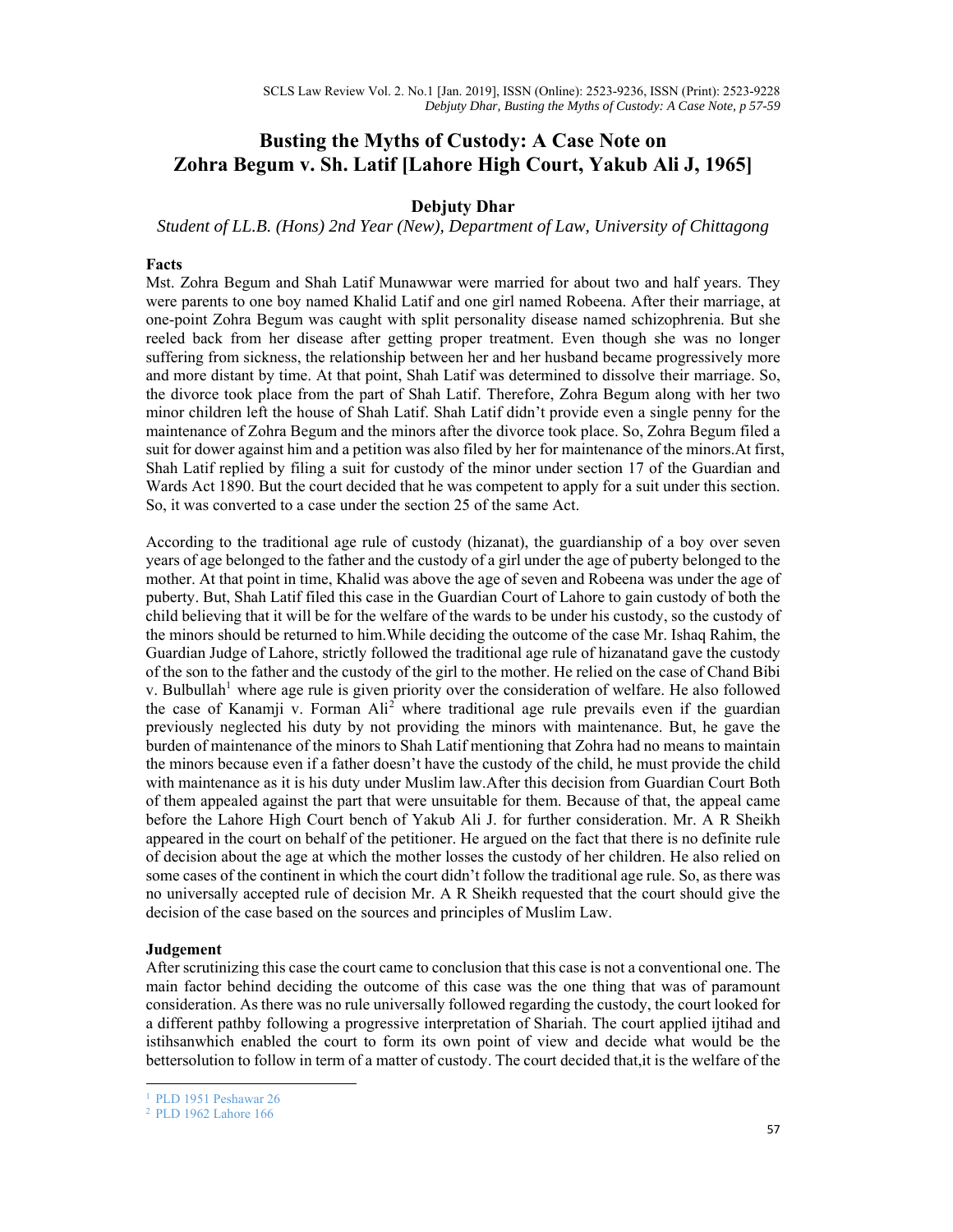SCLS Law Review Vol. 2. No.1 [Jan. 2019], ISSN (Online): 2523-9236, ISSN (Print): 2523-9228 *Debjuty Dhar, Busting the Myths of Custody: A Case Note, p 57-59* 

children which had more importance than this rule of personal law as the age rule of is not uniformed. The learned judge also mentioned that, even if the case is considered under section 17,the consideration of welfare is the one that trumps the age rule.It was clearly visible that the welfare of the children lied with the mother. Because Zohra Begum was raising the minors without any shortcoming for last 9 years from the time of their separation. They were also attending schools and were fit physically. In the meantime, no allegation was made by Shah Latif against Zohra about the well-being of the children. It was admitted by Shah Latif that he didn't contributed any amount of money for the maintenance. The court also considered that if the custody of the minors goes to Shah Latif then the minors would find themselves choked in the custody of stranger because they literally didn't have much contact in these years.So, the court came to a decision that the suit filed by Shah Latif was not out of affection for the welfare of the minors but was because of the grudge that he held against Zohra Begum. Therefore, as the welfare of the child lies with Zohra Begum, she was entitled with the custody of the child by the court's decision. While judging this case Yakub Ali J. also relied on the case of Muhammad Baksh v. Mst Gulam Fatima<sup>3</sup> where it was stated that the welfare of the minor was the dominant consideration and the rules are just supposed to try and ensure that welfare from the Muslim point of view.

### **Impact and significance**

This case had a marvelous role in changing the conventional judgments of the court in cases like this, which resulted in arevolutionary increasement in recognizing and relying on the principles of Islamic Law. In the process, applying and elaborating Islamic social justice in a justiciable way. Yakub Ali had a much more progressive thought process for his time than that of the other judges which had a great influence in changing the view regarding these sort of cases. Hereafter, there was also the occurance of some similar instances like this where the judges had to take a stand from their own point of view whichsolidified the application of 'ijtihad'.This case was a major factor in establishing that where there is no Quranic or traditional text or an ijma on a point of view of law, and if there is a difference of views between Islamic scholars and jurists regarding this, then a court may form its own point of view.<sup>4</sup>Similarly in this case, it was decided that it will be permissible to differ from the rule of hizanat as there is no Quranic and traditional text on it.<sup>5</sup> Such ijtihad later in time became known as 'judicial ijtihad' under the enforcement of Shariah Act 1991 in Pakistan. There is no argument that the lessons learned from this case and similar cases played a vital role behind its establishment which lets the judges choose what is good from their legal and moral senses.

On answering the question of gaining the custody of the child by the parents, both the Quran and the Hadith are silent. Also, no interest was shown by the Islamic jurists in this matter. The silence of Quran and Hadith coupled with very limited access allowed to the mother by the Shariah are the reason behind this disinterest of the jurists on this matter. So, the courts of India, West Pakistan (Pakistan) and East Pakistan (Bangladesh) looked for a way to solve these custody matters, and which will not be against Shariah, as there is no direction of it in Shariah itself. In the process, judgements given in cases like Mst. Zohra begum v. Sh. Latif and Muhammad Baksh v. Mst Gulam Fatima etc. became vital in deciding such disputes in the absence of clear instruction from Quran and Hadith.It surely didn't have any contradictions with Islamic law and was done to ensure equal rights for women compared to man if not superior, as Quran was noncommittal on this subject in favor or against the members of either sex.

Previously, in many similar cases in Indian sub-continent, the father was never considered unable to have the custody of the child except the case of apostasy. Therefore, it was clear that this situation was created by conservative Muslim jurists and male dominated sub-continent which favors the

<sup>3</sup> PLD 1953 Lahore 73

<sup>&</sup>lt;sup>4</sup> Khurshid Iqbal, The Right to Development in International Law: The Case of Pakistan, Page 197<br><sup>5</sup>Syed Mohammed Ali, The Position of Women in Islam: A Progressive View, Page 81

Syed Mohammed Ali, The Position of Women in Islam: A Progressive View, Page 81